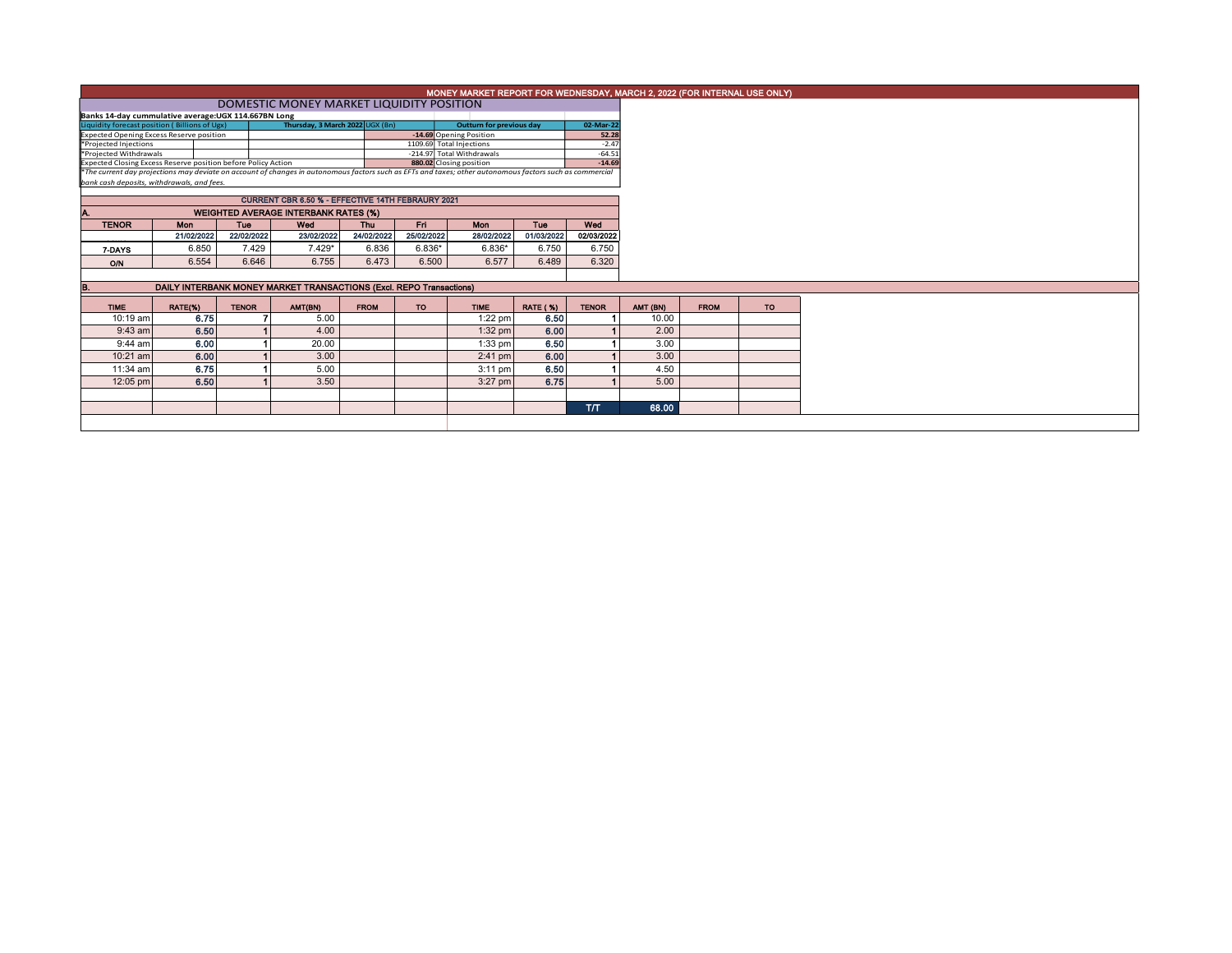

• Overnight WAR = 7-day WAR CBR rate - Upper bound - Lower bound

| D.                     | MONETARY POLICY OPERATIONS MATURITIES PROFILE: (03-MAR-2022 TO 18-AUG-2022) |             |             |            |             |             |             |             |             |           |             |             |              |  |  |
|------------------------|-----------------------------------------------------------------------------|-------------|-------------|------------|-------------|-------------|-------------|-------------|-------------|-----------|-------------|-------------|--------------|--|--|
| <b>DATE</b>            | <b>THUR</b>                                                                 | <b>THUR</b> | <b>THUR</b> | THUR       | <b>THUR</b> | <b>THUR</b> | <b>THUR</b> | <b>THUR</b> | <b>THUR</b> | THUR      | <b>THUR</b> | <b>THUR</b> | <b>TOTAL</b> |  |  |
|                        | 03-Mar-22                                                                   | 10-Mar-22   | 17-Mar-22   | 24-Mar-22  | 31-Mar-22   | 07-Apr-22   | 14-Apr-22   | 28-Apr-22   | 05-May-22   | 12-May-22 | 04-Aug-22   | 18-Aug-22   |              |  |  |
| <b>REPO</b>            | 690.32                                                                      |             |             |            |             |             |             |             |             |           |             |             | 690.32       |  |  |
| <b>REV REPO</b>        |                                                                             |             |             |            |             |             |             |             |             |           |             |             |              |  |  |
| <b>BOU BILL/DEPO A</b> | 42.30                                                                       | 55.60       | 27.00       |            | 35.09       | 30.00       | 240.07      | 57.25       | 207.05      | 10.09     | 33.00       | 26.60       | 764.04       |  |  |
| <b>TOTALS</b>          | 732.62                                                                      | 55.60       | 27.00       | <b>COL</b> | 35.09       | 30.00       | 240.07      | 57.25       | 207.05      | 10.09     | 33.00       | 26.60       | 1,454.36     |  |  |

Total O/S Deposit Auction & BOU Bill balances held by BOU up to 18 AUGUST 2022: UGX 764 BN

| Total O/S Repo, Reverse Repo, BOU Bill balances held by BOU: UGX 1,454 BN            |                                          |                     |                  |            |                                        |                                          |               |            |              |              |  |  |  |
|--------------------------------------------------------------------------------------|------------------------------------------|---------------------|------------------|------------|----------------------------------------|------------------------------------------|---------------|------------|--------------|--------------|--|--|--|
| (EI) STOCK OF TREASURY SECURITIES                                                    |                                          |                     |                  |            | $E$ ii)                                | <b>MONETARY POLICY MARKET OPERATIONS</b> |               |            |              |              |  |  |  |
|                                                                                      | LAST TBIILS ISSUE DATE: 17-FEBRUARY-2022 |                     |                  |            | (VERTICAL REPOS, REV-REPOS & BOU BILL) |                                          |               |            |              |              |  |  |  |
| On-the-run O/S T-BILL STOCKs (Bns-UGX)                                               |                                          |                     | 5,942.74         | 03/03/2022 | OMO                                    | <b>ISSUE DATE</b>                        | <b>AMOUNT</b> | <b>WAR</b> | <b>RANGE</b> | <b>TENOR</b> |  |  |  |
| On-the-run O/S T-BONDSTOCKs(Bns-UGX)                                                 |                                          | 03/03/2022 BOU BILL | $03$ -Feb $-$    | 39.79      | 6.946                                  |                                          | 28            |            |              |              |  |  |  |
| TOTAL TBILL & TBOND STOCK- UGX                                                       |                                          | <b>BOU BILL</b>     | 03-Feb-          | 29.68      | 7.103                                  |                                          | 56            |            |              |              |  |  |  |
| O/S=Outstanding                                                                      |                                          |                     |                  |            | <b>BOU BILL</b>                        | $03$ -Feb $\vert$ -                      | 49.17         | 7.353      |              | 84           |  |  |  |
| <b>TOTAL STOCK</b><br><b>YTM (%)</b><br><b>MATURITY</b>                              |                                          |                     | <b>CHANGE IN</b> |            | <b>REPO</b>                            | 03-Feb-                                  | 483.00        | 6.500      |              |              |  |  |  |
|                                                                                      | (BN UGX)                                 | <b>AT CUT OFF*</b>  | YTM (+/-)        |            | <b>REPO</b>                            | $04$ -Feb $-$                            | 215.50        | 6.500      |              |              |  |  |  |
| 91                                                                                   | 89.07                                    | 6.501               | 0.000            |            | <b>REPO</b>                            | $07$ -Feb $\overline{\phantom{a}}$       | 243.00        | 6.500      |              |              |  |  |  |
| 182                                                                                  | 396.25                                   | 8.751               | 0.351            |            | <b>REPO</b>                            | $09$ -Feb $-$                            | 267.00        | 6.500      |              |              |  |  |  |
| 364                                                                                  | 5.457.43                                 | 9.700               | $-0.100$         |            | <b>BOU BILL</b>                        | $10$ -Feb $\cdot$                        | 49.74         | 6.946      |              | 28           |  |  |  |
| 2YR                                                                                  | 402.11                                   | 11.000              | 1.000            |            | <b>BOU BILL</b>                        | $10$ -Feb $\vert$ -                      | 29.68         | 7.103      |              | 56           |  |  |  |
| 3YR                                                                                  |                                          | 12.090              | $-1.010$         |            | <b>BOU BILL</b>                        | $10$ -Feb                                | 203.58        | 7.398      |              | 84           |  |  |  |
| 5YR.                                                                                 | 1.119.91                                 | 14.390              | 1.390            |            | <b>REPO</b>                            | $10$ -Feb $\cdot$                        | 718.00        | 6.500      |              |              |  |  |  |
| 10YR                                                                                 | 10.364.47                                | 14.000              | 0.261            |            | <b>REPO</b>                            | $11-Feb$                                 | 133.00        | 6.500      |              |              |  |  |  |
| 15YR                                                                                 | 8,795.98                                 | 14.390              | $-1.510$         |            | <b>REPO</b>                            | $15$ -Feb $\vert$ -                      | 303.00        | 6.500      |              | $\epsilon$   |  |  |  |
| 20YR                                                                                 | 1.895.27                                 | 15.900              | 0.400            |            | <b>BOU BILL</b>                        | $17$ -Feb $-$                            | 2.98          | 6.906      |              | 28           |  |  |  |
| Cut OFF is the lowest price/highest yield that satisfies the auction awarded amount. |                                          |                     |                  |            | <b>BOU BILL</b>                        | $17$ -Feb $\vert$ -                      | 207.78        | 7.176      |              | 56           |  |  |  |
|                                                                                      |                                          |                     |                  |            | <b>BOU BILL</b>                        | $17$ -Feb $\vert$ -                      | 9.92          | 7.353      |              | 84           |  |  |  |
|                                                                                      |                                          |                     |                  |            | <b>REPO</b>                            | $17$ -Feb $-$                            | 404.00        | 6.500      |              |              |  |  |  |
|                                                                                      |                                          |                     |                  |            | <b>REPO</b>                            | $28$ -Feb $\cdot$                        | 431.50        | 6.500      |              |              |  |  |  |
|                                                                                      |                                          |                     |                  |            | <b>REPO</b>                            | $01$ -Mar $\vert$ -                      | 258.50        | 6.500      |              | 2            |  |  |  |

WAR-Weighted Average Rate